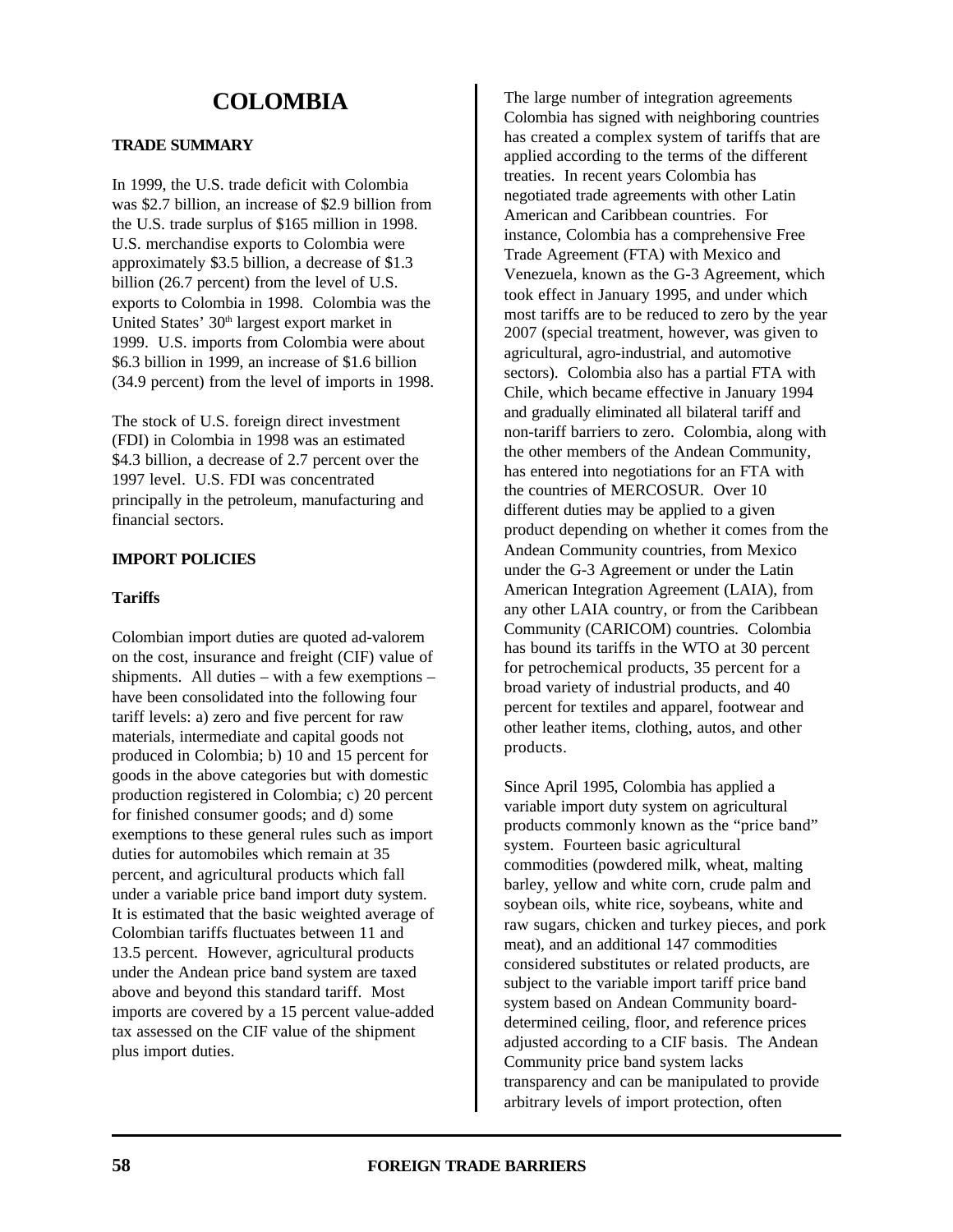resulting in artificially high, prohibitive tariff rates. The Colombian Ministry of Foreign Trade issued Decree 2650 on December 24, 1999, establishing a maximum tariff rate of 40 percent for imports of soybeans and soybean products which before Decree 2650 were subject to an average tariff rate of 60 percent. This decision will benefit U.S. soybean and soybean product exports to Colombia in the year 2000 and beyond.

#### **Non-tariff Measures**

Most agricultural products are issued automatic import licenses, but when the Colombian Ministry of Agriculture determines that imports are not needed and/or domestic production could suffer as a result, imports can be and are prohibited over indefinite time periods. Since the promulgation of Decree 2439 in November 1994, the Ministry of Agriculture has been required to approve import licenses for many agricultural items that compete with domestically produced commodities such as wheat, poultry, meat, malting barley, corn, cotton, rice, sorghum, wheat flour, oilseeds and their products (i.e., soybean meal and soybean oil). Colombia has implemented absorption agreements which require an importer to purchase a government-specified quantity of domestically produced goods as a precondition for the granting of import licenses. If the import licensing requirement for the products indicated above were eliminated, U.S. annual exports could increase \$12 million according to U.S. industry estimates.

Two agricultural products that have been subject to more restrictive import licensing requirements are fresh/frozen poultry parts and powdered milk. If the import licensing requirement for chicken and turkey parts were eliminated, the U.S. industry estimates that its annual exports would increase by approximately \$10 million.

Law 223, which took effect on January 1, 1996, subjected all distilled spirits to a value-added tax of 35 percent. However, the law makes an exception for whiskeys aged twelve or more years, which are subject to a 20 percent value-

added tax. Bourbon and Tennessee Whiskey – both distinctive products of the United States – are typically aged from four to eight years and, as a consequence, face a higher tax rate than most competing imported whiskeys which are aged longer. This distinction creates a competitive disadvantage for Bourbon and Tennessee Whiskey. The United States has protested this discrimination, but the Government of Colombia has failed to eliminate it.

Colombia requires import licenses for less than two percent of all products, primarily weapons and other products related to national defense, as well as "precursor" chemicals that may be used in refining cocaine. The majority of used goods – including cars, remanufactured auto parts, tires and clothing – are prohibited from import, and those that are allowed, such as machinery, are subject to licensing.

In many instances Customs clearance processes – for example, valuation of imported merchandise and payments of duties and other taxes at commercial banks – can be performed fairly rapidly. Colombia's pre-shipment inspection of imported equipment previously performed by several independent testing agencies caused unnecessary delays until eliminated in mid-1999.

# **STANDARDS, TESTING, LABELING AND CERTIFICATION**

The Colombian Institute of Technical Standards (ICONTEC), a private non-profit organization, provides quality certification and technical support services and serves as an Underwriters' Laboratories (UL) inspection center. ICONTEC is a member of the International Standards Organization (ISO) and the International Electrotechnical Commission (IEC). According to U.S. industry, Colombian requirements for phytosanitary registrations to bring new products into the market are excessive and often take as long as six to eight months to fulfill.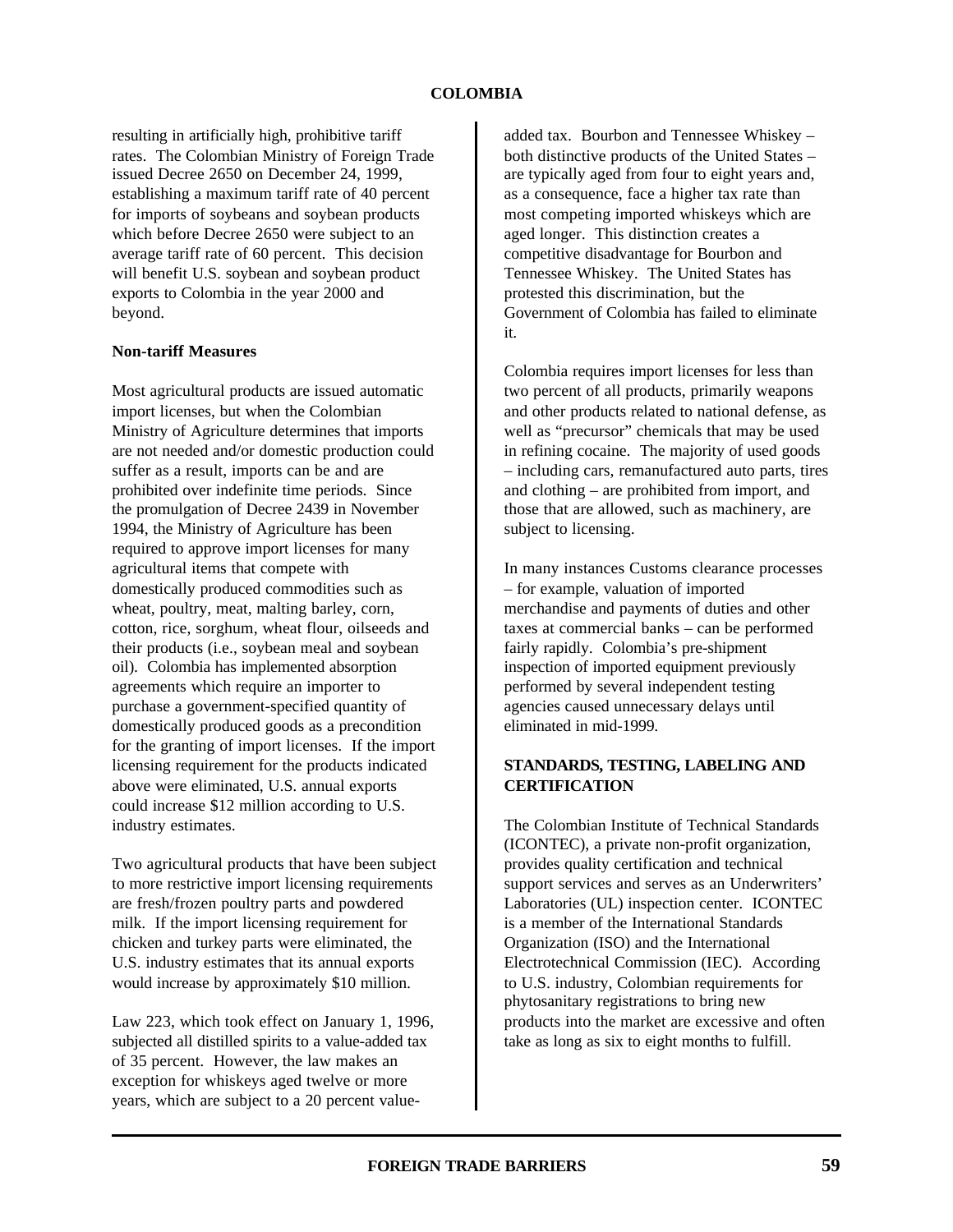# **GOVERNMENT PROCUREMENT**

The Government Procurement and Contracting Law, Law 80/93, sought to establish simpler procedures based on the principles of transparency and objective selection. It provided equal treatment to foreign companies on a reciprocal basis and eliminated the 20 percent surcharge previously added to foreign bids. It also eliminated unnecessary requirements and bureaucratic procedures that increased prices of public services and limited their availability. The law also settled procedures for the selection of suppliers, mainly through public tenders and in exceptional cases through direct contracts. In implementing Law 80, the Colombian government instituted a requirement that companies without local headquarters must certify that government procurement laws in the home country meet reciprocity requirements. Law 80 does not apply to contracts for the exploration and exploitation of renewable or non-renewable natural resources, their commercialization, and those activities performed by state companies involved in these sectors. Colombia is not a party to the WTO Agreement on Government Procurement.

# **EXPORT SUBSIDIES**

As a result of the policies of "apertura" (the opening of markets to foreign investment) and commitments made by Colombia to abide by the provisions of the GATT Subsidies Code, Colombia agreed to phase-out any export subsidies inconsistent with that Code. This process will continue under the WTO Agreement on Subsidies and Countervailing Measures. For instance, Colombia has notified the WTO that its "special machinery importexport system" and "free zones" do, in fact, constitute export subsidies. Also, Colombia's tax rebate certificate program (CERT) contains a subsidy component which the Government of Colombia has stated it will replace with an equitable drawback system, although it has not yet done so. On January 1, 2000, the Colombian government announced that it would eliminate

the subsidy component of the CERT as per WTO regulations.

However, the Colombian Government's recent efforts to increase exports have led to the formulation of a new customs code (Decree 2685 of December 28, 1999) which would provide for tariff exemptions on raw materials used by exporting enterprises. These incentives, which are very similar to the CERT, would be reinforced with "legal and tax stability agreements" providing for fixed tax and legal conditions over five and ten year periods to companies that develop special, and in some cases subsidize, export programs.

# **INTELLECTUAL PROPERTY RIGHTS PROTECTION**

Colombia does not yet provide adequate and effective intellectual property protection. As a result, Colombia has been on the "Watch List" under the Special 301 provision of the 1988 Trade Act every year since 1989, and a 1999 out-of-cycle review placed Colombia once again in the same "Watch List" category. Colombia appears to have not yet fully implemented the provisions of the WTO Agreement on Trade-Related Aspects of Intellectual Property Rights (TRIPS).

Rampant pirating of subscription television services has traditionally been problematic. However, as of January 2000, the Colombian government has shown significant progress in implementing a cable television licensing process designed to enable programmers to receive programming fees from signal providers. Colombia's Television Broadcast Law increased legal protection for all copyrighted programming by regulating satellite dishes, but enforcement has only recently begun through a licensing process that approved the issuance of 114 regional concession contracts by the end of 1999.

# **Patents and Trademarks**

Two Andean Community Decisions on the protection of patents and trademarks and of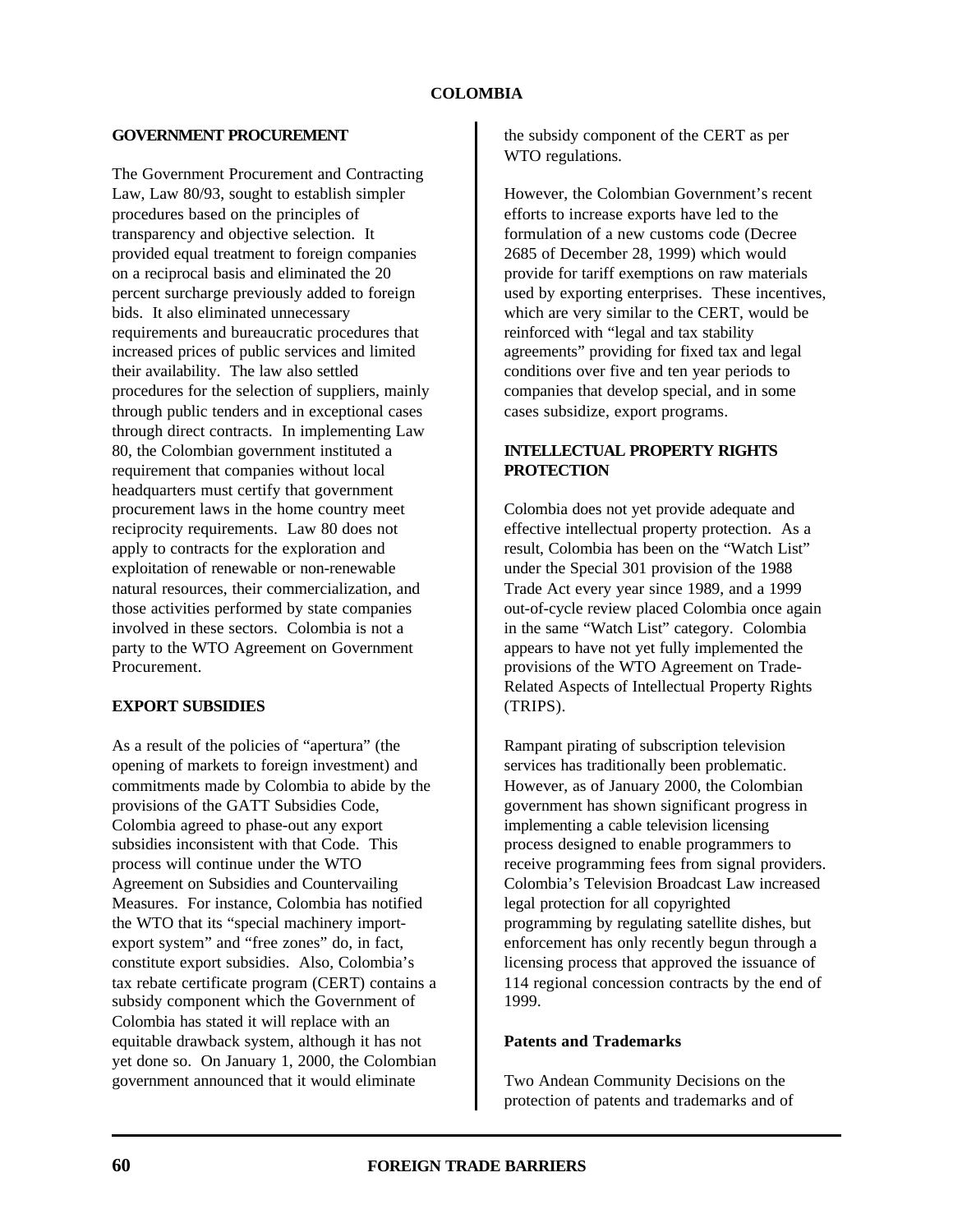plant varieties have been in effect in Colombia since January 1, 1994. The Decisions are comprehensive and offer a significant improvement over previous standards on protection of intellectual property in the Andean Community countries. The patent regime in Colombia currently provides for a 20-year term of protection for patents and reversal of the burden of proof in cases of alleged patent infringement. The provisions of the Decisions covering protection of trade secrets and new plant varieties are generally consistent with world-class standards for protecting intellectual property rights, and provide protection for a similar period of time. However, the Decisions still contain deficiencies which must be rectified in order to ensure compliance with the WTO TRIPS Agreement. In June 1996, Colombia ratified the Paris Convention for the Protection of Industrial Property, which went into effect in September 1996.

Colombian trademark protection requires registration and use of a trademark in Colombia. In a 1998 decree, Colombia announced that registration of a trademark must be accompanied with its use in order to prevent parallel imports. Trademark registrations have a ten-year duration and may be renewed for successive ten-year periods. Priority rights are granted to the first application for a trademark in another Andean Community country or in any country which grants reciprocal rights. Colombia is a member of the Inter-American Convention for Trademark and Commercial Protection. Enforcement in the trademark area remains weak and the backlog of pending cases in the Superintendency of Industry and Commerce stands at approximately 25,000 cases.

# **Copyrights**

Andean Community Decision 351 on the protection of copyrights has been in effect in Colombia since January 1, 1994. Colombia also has a modern copyright law: Law 44 of 1993. The law extends protection for computer software to 50 years, but does not classify it as a literary work. Law 44 and Colombia's civil code include some provisions for enforcement of

intellectual property and have been used to combat infringement and protect these rights. Colombia belongs to both the Berne and the Universal Copyright Conventions. Decision 351 provides a generally Berne-consistent system. Semiconductor layout designs are not protected under Colombian law.

A new Intellectual Property Rights (IPR) Investigative Unit was created within the Colombian government's Office of the Prosecutor General. The IPR Unit started operating in November 1999, and it was formed in part to address U.S. concerns about the Colombian government's commitments to reducing copyright violations in the areas of television programming, records, books, and software. The unit has opened 140 cases against pirate TV operators as well as a case against several telecommunications companies accused of offering illegal "callback" services.

Colombia's 1993 Copyright Law significantly increased penalties for copyright infringement, specifically empowering the Prosecutor General's office to combat piracy. Colombia ratified the Andean anti-piracy convention on February 25, 1999. The Colombian Government also issued a presidential directive mandating that all government entities purchase only legally copyrighted software and other goods protected by international copyright law. Colombia's Television Broadcast Law potentially increases protection for all copyrighted programming by regulating satellite dishes. In 1999, the Colombian National Television Commission (CNTV) took significant action to license legitimate pay television operators and to pursue pirate operators. Since November 1999, 117 concessions have been granted. All beneficiaries will have six months to become fully compliant under the conditions set by the 10-year concession agreements. CNTV also made efforts to pursue pirate operators by initiating investigations of 282 suspected pirate operators, eight of which so far have incurred sanctions. However, enforcement of copyright laws is still insufficient and U.S. industry estimates that the majority of the videocassette,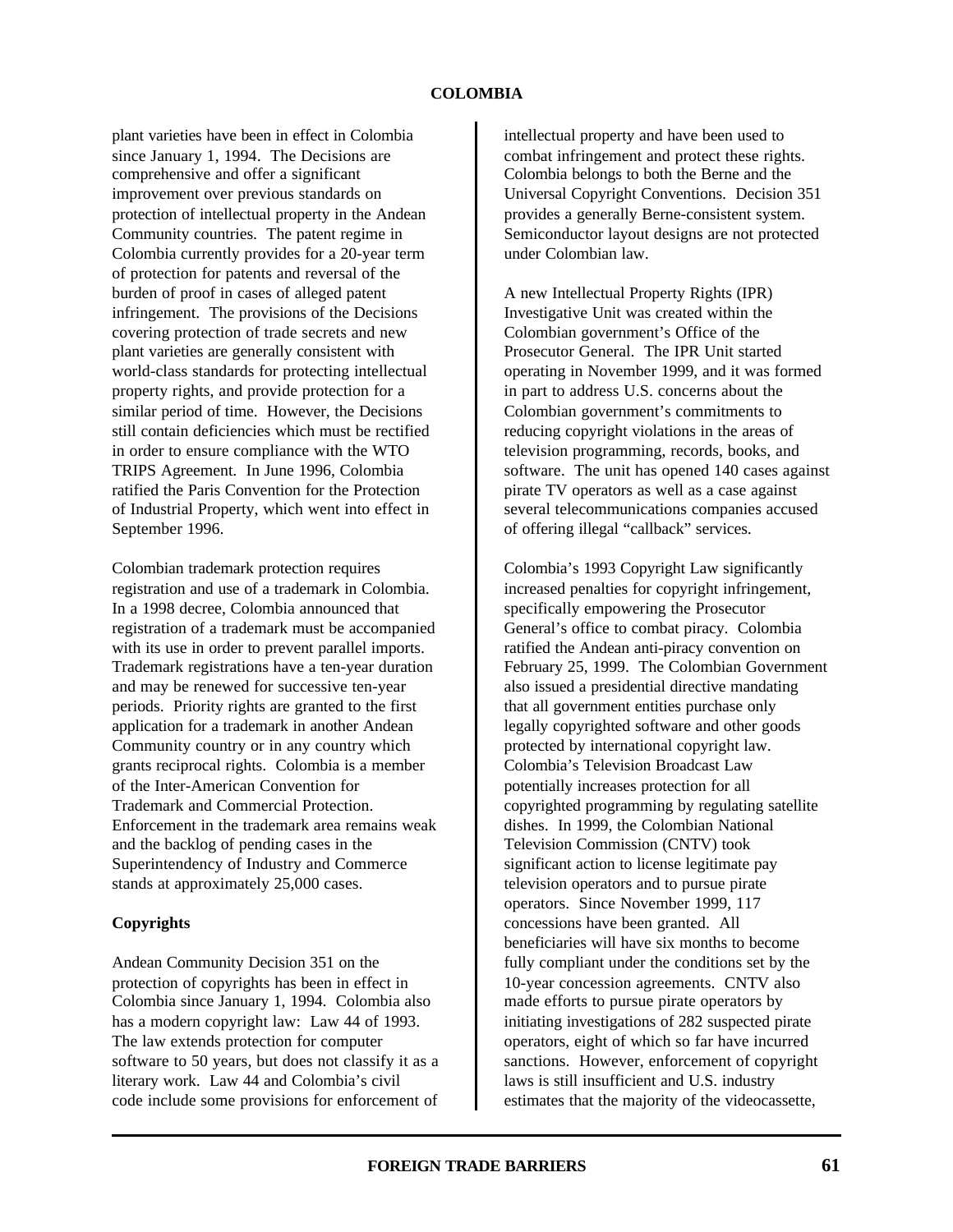sound recording, and business software products in the country are pirated.

#### **SERVICES BARRIERS**

In the General Agreement on Trade in Services (GATS), Colombia undertook commitments in the finance, tourism, law, accounting, mining, telecommunications, construction and engineering sectors. However, Colombia maintains barriers in a number of service areas, including audiovisual, data processing and professional services. In some industries, percentage limits are placed on foreign equity participation. In addition, a minimum of 50 percent of any television commercial for public broadcast network programming must be produced locally.

Cargo reserve requirements in transport have been eliminated. However, the Ministry of Foreign Trade reserves the right to impose restrictions on foreign vessels of nations which impose reserve requirements on Colombian vessels.

Foreign law firms are not permitted to have a commercial presence in Colombia unless the firm is headed by a Colombian attorney. Colombia also restricts the movement of personnel in several professional areas, such as architecture, engineering, law and construction. For firms with more than 10 employees, no more than 10 percent of the general workforce and twenty percent of specialists can be foreign nationals.

#### **Financial Services**

In 1991, Colombia promulgated Resolution 51, which permits 100 percent foreign ownership in financial services, although the use of foreign personnel in the financial services sector remains limited to administrators, legal representatives, and technicians. Prior approval from the Banking Superintendency is necessary for a foreign investor (acting as an individual or an investment fund) to acquire an equity participation of five percent or more in a Colombian financial entity. The establishment

of a financial institution with foreign capital also requires authorization from the Banking Superintendency.

Colombia denies market access to foreign marine insurers. Colombia requires a commercial presence to sell all other insurance, except international travel or reinsurance. Colombia permits 100 percent foreign ownership of insurance subsidiaries, but the establishment of branch offices of foreign insurance companies is not allowed.

Foreign portfolio investment must be made through mutual funds. No single fund or fund's beneficiary may hold 10 percent or more of the voting stock in a Colombian company. For institutional funds organized under collective accounts, the limit is 40 percent of the voting stock. Financial institutions are prohibited from making loans to broker-dealer, fiduciary and pension fund management subsidiaries.

In March 1997, the Bank of the Republic created a reserve requirement on all foreign loans over six months, designed to reduce the amount of foreign private debt. Thirty percent of all proceeds from foreign loans were required to be left on deposit with the Central Bank in a noninterest bearing account for 18 months. The deposit requirement was reduced to 25 percent in February 1998, when the foreign exchange rate threatened to exceed the top of the band, and was again reduced to 10 percent in September 1998 (the term of the deposit requirement was also reduced to six months), as a means to increase liquidity, lower interest rates and reduce pressures on the price of the dollar. In January 1999, in an effort to stimulate imports, the Bank of the Republic completely removed the deposit requirement for importrelated borrowing while maintaining a 10 percent deposit requirement on export-related foreign borrowing operations.

# **Basic Telecommunications Services**

In the WTO negotiations on basic telecommunications services, Colombia made commitments on most basic telecommunications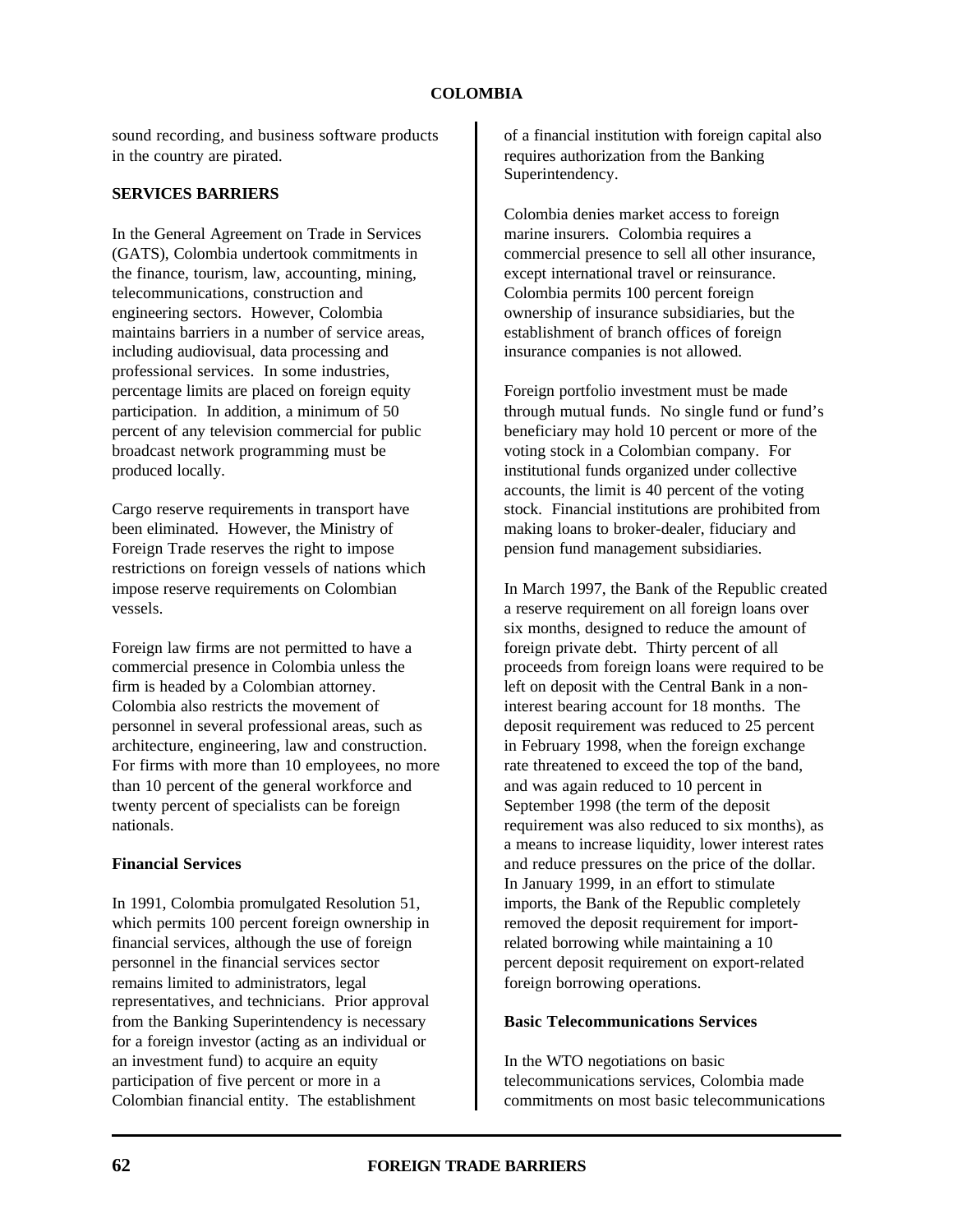services and adopted, with several clarifications, the WTO reference paper on pro-competitive regulatory principles. However, Colombia specifically prohibited "callback" services. Currently foreign investment is allowed in telecommunications firms but under the WTO agreement, Colombia reserves the right to limit foreign investment in these firms based on an economic needs test. While Colombia has allowed new competitors into long distance and international services, high license fees are a significant barrier to entry.

# **Television Local Content Quotas**

The Television Broadcast Law (Law 182/95) allows foreign direct investment in the Colombian motion picture industry, but limits foreign investment to fifteen percent of the total capital of local television programming production companies. The law increased restrictions on foreign content in broadcasting and imposed a complicated, burdensome system of sub-quotas for different hours of the day. Retransmissions of local productions are calculated to fulfill only part of the national content requirement. Foreign talent may be used in locally produced programming, but limits are set by the quasi-independent National Television Commission (CNTV).

Colombian television broadcast laws (Law 182/95 and Law 375/96) impose several restrictions on foreign investment. For example, foreign investors must be actively engaged in television operation in their home country. Their investments are limited to fifteen percent of the total capital of local television production companies and must involve an implicit transfer of technology. At least 50 percent of programmed advertising broadcast on television must have local content. CNTV has the authority to reduce these restrictions, but has not taken action in this area.

#### **INVESTMENT BARRIERS**

Under the Andean Community Common Automotive Policy, Venezuela, Ecuador and Colombia imposed local content requirements in the automotive assembly industry in order to qualify for reduced duties on imports. Such requirements are prohibited by Agreement on Trade-Related Investment Measures (TRIMS). Under this Agreement, Colombia was obligated to eliminate TRIMS by the year 2000. The latest Andean Automotive Policy Council determined in December 1999 that it would not eliminate all content requirements, but instead has decided to increase at least one requirement gradually to 34 percent by the year 2006. This revised automotive policy may be inconsistent with Colombia's WTO obligations under the TRIMS Agreement. The United States is working in the WTO to ensure that WTO members meet these obligations.

Under the TRIMS Agreement, Colombia was also permitted to maintain its absorption policy (see Non-tariff Measures) until January 2000. However, Colombia has requested an extension of this deadline. The United States is working with other WTO Members to effect a case-bycase review of all TRIMS extension requests, with an effort to ensure that the individual needs of those countries that have made requests can be addressed. This process does not limit a Member's rights under the WTO Agreement.

Investment screening has been largely eliminated, and the mechanisms that still exist are generally routine and non-discriminatory. Legislation grants standard national treatment to foreign direct investors and permits complete foreign ownership in virtually all sectors of the Colombian economy. However, since 1994, in an effort to curb money laundering, the Colombian government has prohibited foreign direct investors from obtaining ownership in real estate not connected with other investment activities. All foreign investment in petroleum exploration and development in Colombia must be carried out under an association contract between the foreign investor and Ecopetrol, the state oil company.

# **ELECTRONIC COMMERCE**

Electronic commerce in Colombia is primarily regulated by Law 527 of August 28, 1999. The